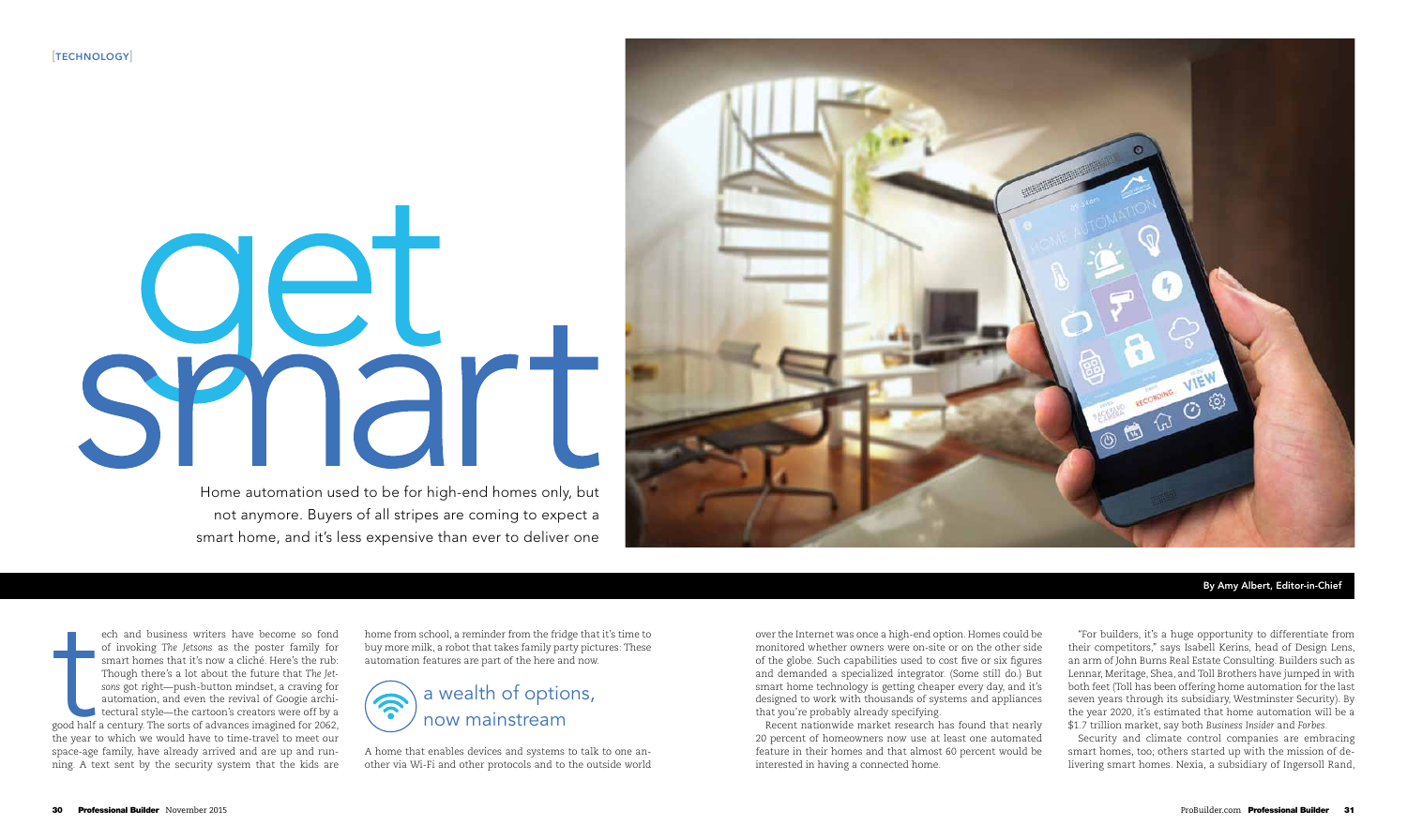#### $[TECHNOLOGY]$



offers a cloud-based software platform enabling a connected home. Nest Labs does it via security cameras, thermostats, or smoke detectors that link to one another; options are flexible. Wink, whose products are sold at websites such as Build.com, can connect lights, thermostats, and garage doors. Savant Systems connects the whole home, too, with a user interface lauded by custom builders for its simplicity and elegance. Control4, which has supplied scalable automation to smart homes for more than a decade, offers a basic package that runs about \$1,500 that a customer can build off of as his or her needs grow.

The focus is changing to plug-and-play. Capabilities can be added piecemeal, as the homeowner likes, and even by homeowners themselves. The emphasis is on everyday features, not gee-whiz gadgets that make the party lights go on, says Gene LaNois, head of Nest Labs' professional channel. "It's about the things that help save energy and create comfort and awareness around the home," he adds.



Sorting through a raft of increasing options can be confusing for both builder and buyer. "Home building is a featuresbased marketplace," explains Emily Frager, chief marketing officer for Lennar Ventures, the home builder's research and development division. Frager observes that retail has created a bits-and-pieces market, rather than bundling comprehensive offerings for smart homes. "Because retail hasn't been the curator and hasn't created a holistic after-market product, the consumer is left wanting something in their home that they don't always get, unless there's a dedicated tech person—and that's the 1 percent of the 1 percent," Frager says.

Another hurdle is the belief that whole-home automation costs a fortune. "What's interesting to me is that there's

a sentiment in the market that home automation is ridiculously expensive," says Darrell Scogins, CEO and co-founder of Double Rock Homes, a builder and developer in the Dallas-Fort Worth metroplex. "Look at flat-screen TVs—they used to be \$5,000 or \$6,000 and now they're \$500 or \$600," he says. "The same holds true for home automation. What used to be a \$10,000 solution is now a \$2,000 solution."

Automation companies that want your attention also know they need to make life easy. "We don't want the builders to have to become experts in technology," says Nexia's Steve Herbert, who handles business development for new construction nationwide. "We want to take that off your plate."

#### the smart home  $\mathcal{P}$ as differentiator

The publics aren't the only ones embracing smart homes. Small builders are, too. "We made a conscious decision to put home automation in every single house we built," says Scogins, who's set to build between 50 and 100 homes a year. He's convinced that home automation makes for a better product ("a Mercedes-Benz versus a Ford Taurus"), and has long thought that remote control of the home will be in increasing demand. "I run my business this way," he says. "Why can't my customers do it with their homes?" Finally, Scogins points out that offering smart homes as standard differentiates him in a competitive marketplace.

Differentiation and competitive advantage are the keys here. Unlike marble backsplashes, spa-style bath fixtures, optional flex rooms, or appliance upgrades, smart home capabilities won't bring profit margins, at least for the time being. "The technology is too young and price sensitive to rely on margin calls," says CR Herro, vice president of environmental affairs for Meritage Homes. And smart home technology changes much more quickly than do countertop

finishes and swimming pools, points out Blair Sonnen, public relations manager at Control4, who stresses that builders need to develop a team of professionals.

"The entry-level package that we're putting in every home is under \$2,000, including labor," Scogins says. "Maybe I'm making \$2,000 less in profit, but our houses are better, will sell faster, and we get a reputation for offering good value." Double Rock's standard package includes HVAC control, front and rear door locks, garage door openers, front and back door cameras, and interior motion sensors and lighting controls. On competitive edge, Herro goes even further. Smart home technology, he says, "allows a home to take a different position than just being an inanimate object—it creates an emotional relationship. Before you had a door lock. Now you know that your kids are home safe when you're not there. The promise

is the personalization."

Hank Belcher, vice president of sales and marketing at Newcastle Homes, which builds starter and middle-tier homes in Birmingham and Montgomery, Ala., says that not opting in means putting your company at risk. "We're liv- $\frac{3}{2}$  ing in a world where people are expecting this," Belcher says. "We've got to get caught up." Belcher tried automation in his own home before he decided on Nexia (the company's basic starter package includes a front door lock, thermostat with a hub, and timed lights for between \$300 and \$500), offering three levels of availability, depending on the price of the home. Standard in all Newcastle Homes is a hub, the device that controls the entire house, and a programmable thermostat. One and two levels up will get you automated lights, appliance modules, indoor and outdoor security cameras, and a garage door opener. As for Belcher's favorite feature? "The motion-activated front door camera," he says. "I know anytime anyone is at the front door even before they ring the bell. I pull up the video on my phone and see who it is."

Ultimately, a smart home transcends convenience—peace of mind is what you're selling, Herro says. "Once homeowners experience home automation, it's very difficult to give up."

## delivering a smart home

Learning curves and expectations differ among buyers. Here's advice and insight from home builders with experience in home tech.

#### Bryan Flamm, Candlelight Homes

"The smart home can't be fully functional until the us. Two weeks or so after move-in, a technician comes to the home to conduct an orientation and make sure everything is working."

#### Emily Frager, Lennar Ventures

"Our timing is driven by solar. After the buyer has moved in and the shock of ownership has worn off, solar will get set up, and that's when the consumer has the mind space and appetite to digest the features."

#### Darrell Scogins, Double Rock Homes

"The young couple picked up their phones and got it within five minutes. The middle-aged couple took a bit longer to ramp up, but they loved it. It was a little more overwhelming for an older couple we sold to, but after working with them a few times and holding their hands, they picked up the basics—it just took longer to get them there."

#### Felicia Ratka, Westminster Security/Toll Brothers

"Technology changes quickly, so we need to make sure we're educating buyers on what type of network is required to support reliable solutions. It's think that the DIY systems that can be bought off the shelf are one-size-fits-all and then find out that this isn't the case."

Photos from left to right: Nexia, Wink, Savant Systems, Nest, LiftMaster